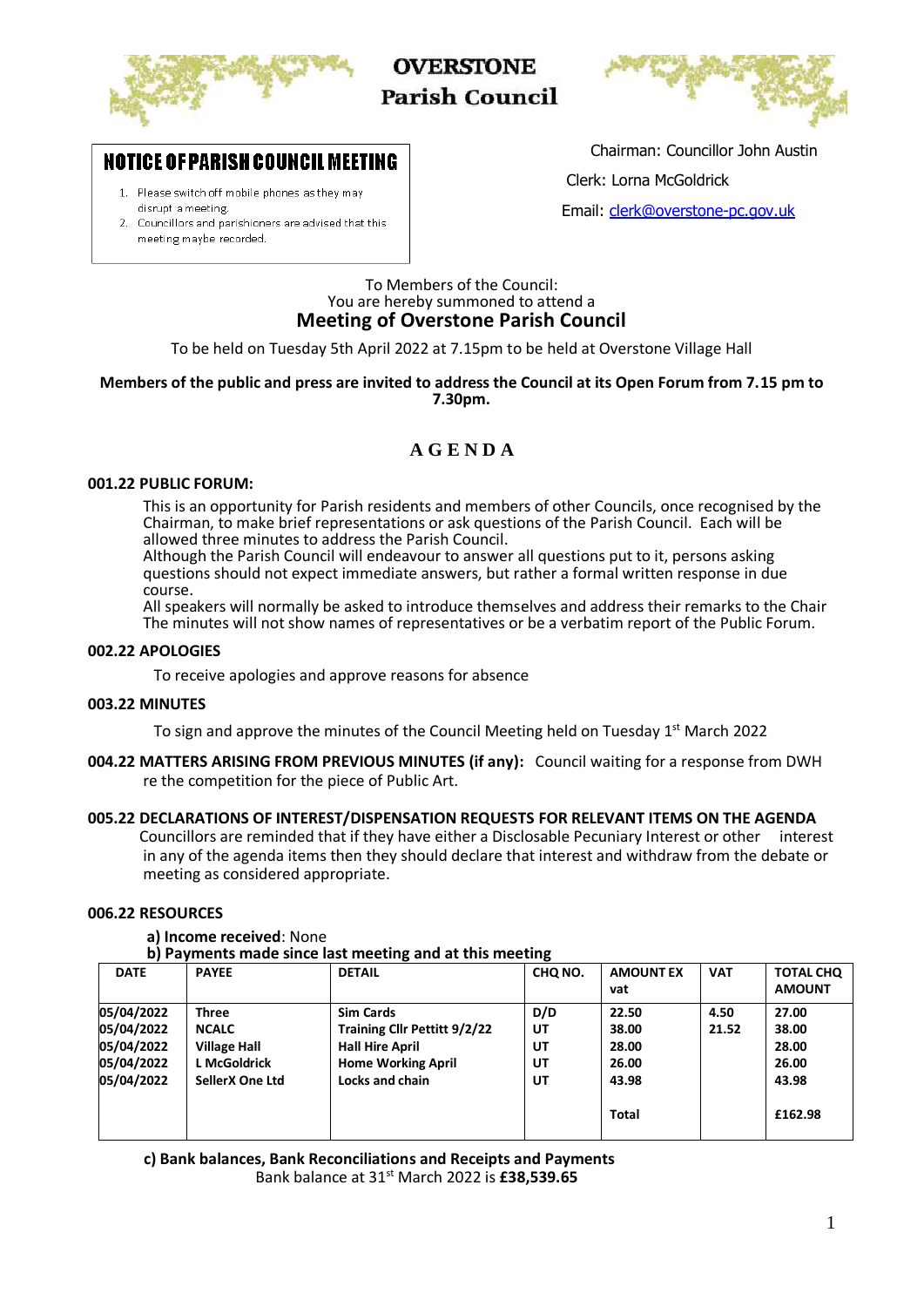**d) Internal check:** ICO Cllr Weston to check payments.

## **007.22 PLANNING**

 **a) Planning Applications:** To consider applications shown below and those received after the publication of the agenda, make resolutions as appropriate.

| <b>Application No.</b> | <b>Description</b>                                                                                                             | Location                                                             | Respond by | <b>Case Officer</b> |
|------------------------|--------------------------------------------------------------------------------------------------------------------------------|----------------------------------------------------------------------|------------|---------------------|
| WND/2022/0156          | Insertion of 3 roof lights to rear elevation<br>Reinstate of wider screen to front elevation.<br>Change garage window to door. | Court Lodge,<br>Overstone Park,<br>Overstone,<br>Northampton NN6 0AP |            | E Warden            |

## **b) Planning application decisions to report (if any)**:

**WND/2021/0870** Reserved Matters application(access , appearance, landscaping, layout and scale) for 123 dwellings within Zone 5 pursuant to outline approval DA/2013/0850 and approval of Condition 14 (finished floor levels), Condition 15 (soft landscaping), Condition 18 (Foul Water), Condition 19 (Surface water, Condition 26 (accoustic report), Condition 36 (bus Stops), Condition 37 (travel plan) and Condition 38 (public rights of way) – Resubmission of application DA/2020/1178 Approved  $14<sup>th</sup>$  February 2022

## **c) Planning awaiting decision**

**WND/2021/0172** Reserved matters application (access, appearance, landscaping, layout and scale) for 350 dwellings (Zone 10) pursuant to outline approval DA/2013/0850 and approval of Condition 18 (foul water drainage), Condition 19 (surface water drainage), Condition 26 (noise) and Condition 37 (travel plan). Zone 10 land to the east of A43 Overstone Leys

## **WND/2021/0700**

Reserved matters application – Zone  $4 - 229$  dwellings including details of appearance, access, appearance, landscaping, layout and scale pursuant to outline approval DA/2013/0850 and approval of Condition 14 (finished floor levels), Condition 15 (soft landscaping), Condition 18 (Foul Water), Condition 19 (Surface water, Condition 26 (internal noise reports), Condition 36 (bus Stops), Condition 37 (travel plan) and Condition 38 (public rights of way) –

**DA/2020/000 WND/2021/0001 amended** consisting Outline application for an urban extension consisting of circa 1600 dwellings; works to accommodate a new section of A43 dual carriageway road; up to 5.73 ha of commercial land, including: a local centre (Use Classes A1/A3/A5/D1), assisted living/residential care home (Class C2), conversion of former agricultural buildings to a community hub (Classes D1/A3) and employment (Classes B1/B2/B8); a new 2-form entry primary school; public open space, including allotments and children's play space; structural landscape planting; and associated infrastructure including drainage features, footway/cycleways and access (part access unreserved for a roundabout access into the site off the A43). AMENDED

**WND/2021/0956** Work to tree subject of tree preservation order DA399 6 Tower Court, Overstone Park, Overstone NN6 0AS

**WND/2021/0860** Hybrid application for detailed approval for site access, provision of petrol station with convenience store: two food & drink units (with drive-thru lanes), retail units & 119 parking spaces & public access routes. Outline application (with matters of scale, access & layout to be determined) for an employment unit; nursery, 21 parking spaces and public access routes.

**WND/2022/0102** Two storey extension, rear ground floor extension, increase to ridge height to create habitable loft space and material changes

**WND/2022/0224** Work to tree and removal of tree subject of tree preservation order DA6 **WND/2021/0960** Construction of 77 new units of holiday accommodation (31 new build and 46 twin unit lodges), parking, landscaping, refurbishment of existing facilities and associated infrastructure.

## **008.22 OPEN SPACE:**

.

**a) Church Farm Fields:** Council to consider safety signs and plaques, circulated to Cllr